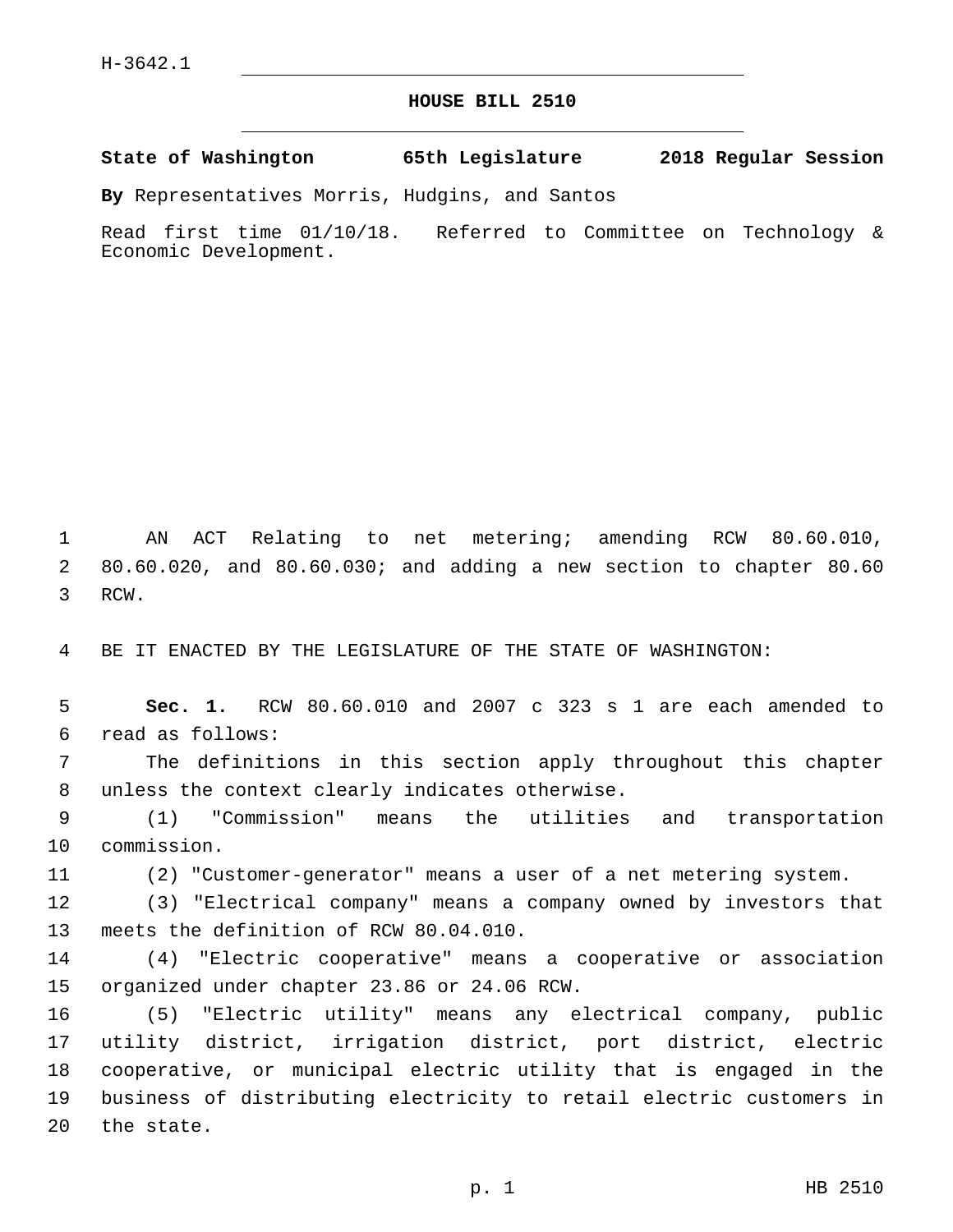(6) "Irrigation district" means an irrigation district under 2 chapter 87.03 RCW.

 (7) "Meter aggregation" means the administrative combination of readings from and billing for all meters, regardless of the rate class, on premises owned or leased by a customer-generator located within the service territory of a single electric utility.

 (8) "Municipal electric utility" means a city or town that owns or operates an electric utility authorized by chapter 35.92 RCW.

 (9) "Net metering" means measuring the difference between the electricity supplied by an electric utility and the electricity generated by a customer-generator over the applicable billing period.

 (10) "Net metering system" means a fuel cell, a facility that produces electricity and used and useful thermal energy from a common fuel source, or a facility for the production of electrical energy 15 that generates renewable energy, and that:

 (a) Has an electrical generating capacity of not more than one 17 ((hundred)) thousand kilowatts and is sized appropriately for the 18 customer-generator's specific rate class;

(b) Is located on the customer-generator's premises;

 (c) Operates in parallel with the electric utility's transmission 21 and distribution facilities; and

 (d) Is intended primarily to offset part or all of the customer-23 generator's requirements for electricity.

 (11) "Premises" means any residential property, commercial real estate, or lands, owned or leased by a customer-generator within the 26 service area of a single electric utility.

 (12) "Port district" means a port district within which an industrial development district has been established as authorized by 29 Title 53 RCW.

 (13) "Public utility district" means a district authorized by 31 chapter 54.04 RCW.

 (14) "Renewable energy" means energy generated by a facility that uses water, wind, solar energy, or biogas from animal waste as a 34 fuel.

 (15) "Small utility" has the same meaning as defined in RCW 19.29A.010.

 **Sec. 2.** RCW 80.60.020 and 2007 c 323 s 2 are each amended to read as follows:38

(1) An electric utility:39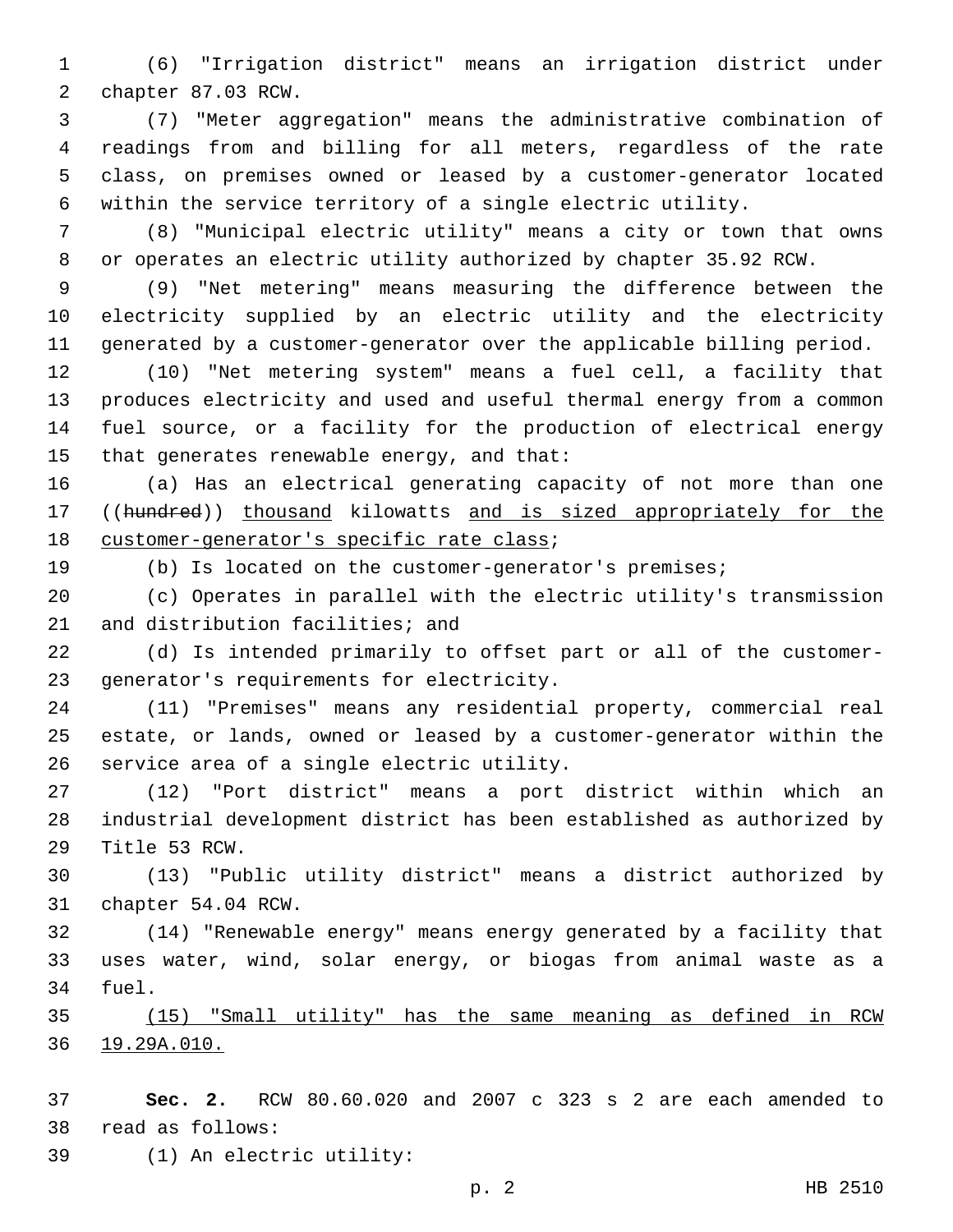(a) Shall offer to make net metering available to eligible customers-generators on a first-come, first-served basis until the cumulative generating capacity of net metering systems equals  $((0.25))$   $0.5$  percent of the utility's peak demand during  $((1996))$  2006. ((On January 1, 2014, the cumulative generating capacity available to net metering systems will equal 0.5 percent of the utility's peak demand during 1996.)) Not less than one-half of the utility's ((1996)) 2006 peak demand available for net metering systems shall be reserved for the cumulative generating capacity 10 attributable to net metering systems that generate renewable energy;

 (b) Shall allow net metering systems to be interconnected using a standard kilowatt-hour meter capable of registering the flow of electricity in two directions, unless the commission, in the case of an electrical company, or the appropriate governing body, in the case of other electric utilities, determines, after appropriate notice and 16 opportunity for comment:

 (i) That the use of additional metering equipment to monitor the flow of electricity in each direction is necessary and appropriate for the interconnection of net metering systems, after taking into account the benefits and costs of purchasing and installing 21 additional metering equipment; and

 (ii) How the cost of purchasing and installing an additional meter is to be allocated between the customer-generator and the 24 utility;

 (c) Shall charge the customer-generator a minimum monthly fee that is the same as other customers of the electric utility in the same rate class, but shall not charge the customer-generator any additional standby, capacity, interconnection, or other fee or charge unless the commission, in the case of an electrical company, or the appropriate governing body, in the case of other electric utilities, determines, after appropriate notice and opportunity for comment 32 that:

 (i) The electric utility will incur direct costs associated with interconnecting or administering net metering systems that exceed any offsetting benefits associated with these systems; and

 (ii) Public policy is best served by imposing these costs on the customer-generator rather than allocating these costs among the 38 utility's entire customer base.

 (2) If a production meter and software is required by the electric utility to provide meter aggregation under RCW 80.60.030(4),

p. 3 HB 2510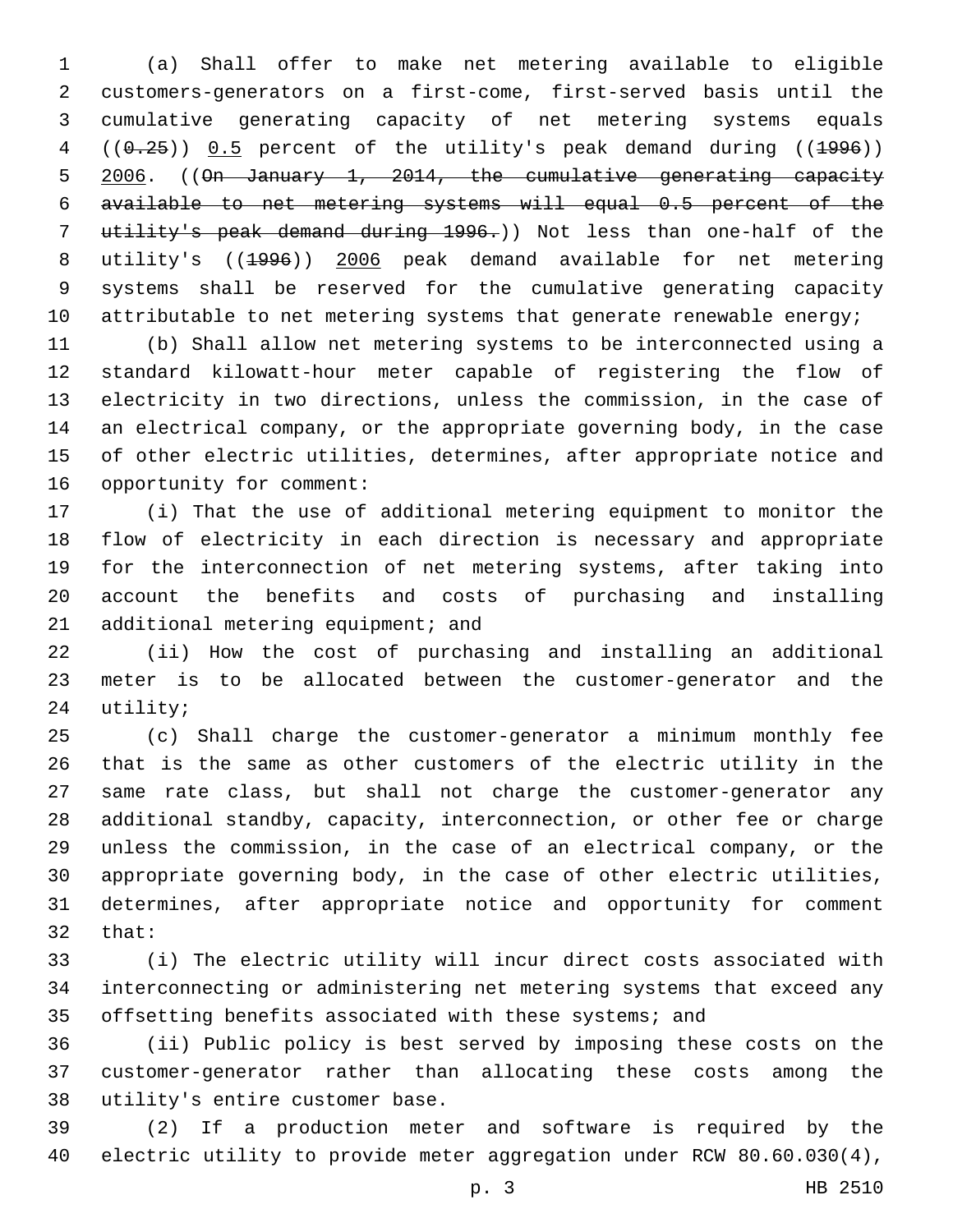the customer-generator is responsible for the purchase of the 2 production meter and software.

 **Sec. 3.** RCW 80.60.030 and 2007 c 323 s 3 are each amended to 4 read as follows:

 Consistent with the other provisions of this chapter, the net energy measurement must be calculated in the following manner:

 (1) The electric utility shall measure the net electricity produced or consumed during the billing period, in accordance with 9 normal metering practices.

 (2) If the electricity supplied by the electric utility exceeds the electricity generated by the customer-generator and fed back to the electric utility during the billing period, the customer- generator shall be billed for the net electricity supplied by the electric utility, in accordance with normal metering practices.

 (3) If electricity generated by the customer-generator exceeds the electricity supplied by the electric utility, the customer-17 generator:

 (a) Shall be billed for the appropriate customer charges for that billing period, in accordance with RCW 80.60.020; and

 (b) Shall be credited for the excess kilowatt-hours generated during the billing period, with this kilowatt-hour credit appearing 22 on the bill for the following billing period.

 (4) If a customer-generator requests, an electric utility shall 24 provide meter aggregation.

 (a) For customer-generators participating in meter aggregation, kilowatt-hours credits earned by a net metering system during the billing period first shall be used to offset electricity supplied by 28 the electric utility.

29 (b) Not more than a total of one ((hundred)) thousand kilowatts shall be aggregated among all customer-generators participating in a 31 generating facility under this subsection.

 (c) Excess kilowatt-hours credits earned by the net metering system, during the same billing period, shall be credited equally by the electric utility to remaining meters located on all premises of a customer-generator at the designated rate of each meter.

 (d) Meters so aggregated shall not change rate classes due to 37 meter aggregation under this section.

 (5) On April 30th of each calendar year, any remaining unused kilowatt-hour credit accumulated during the previous year shall be

p. 4 HB 2510